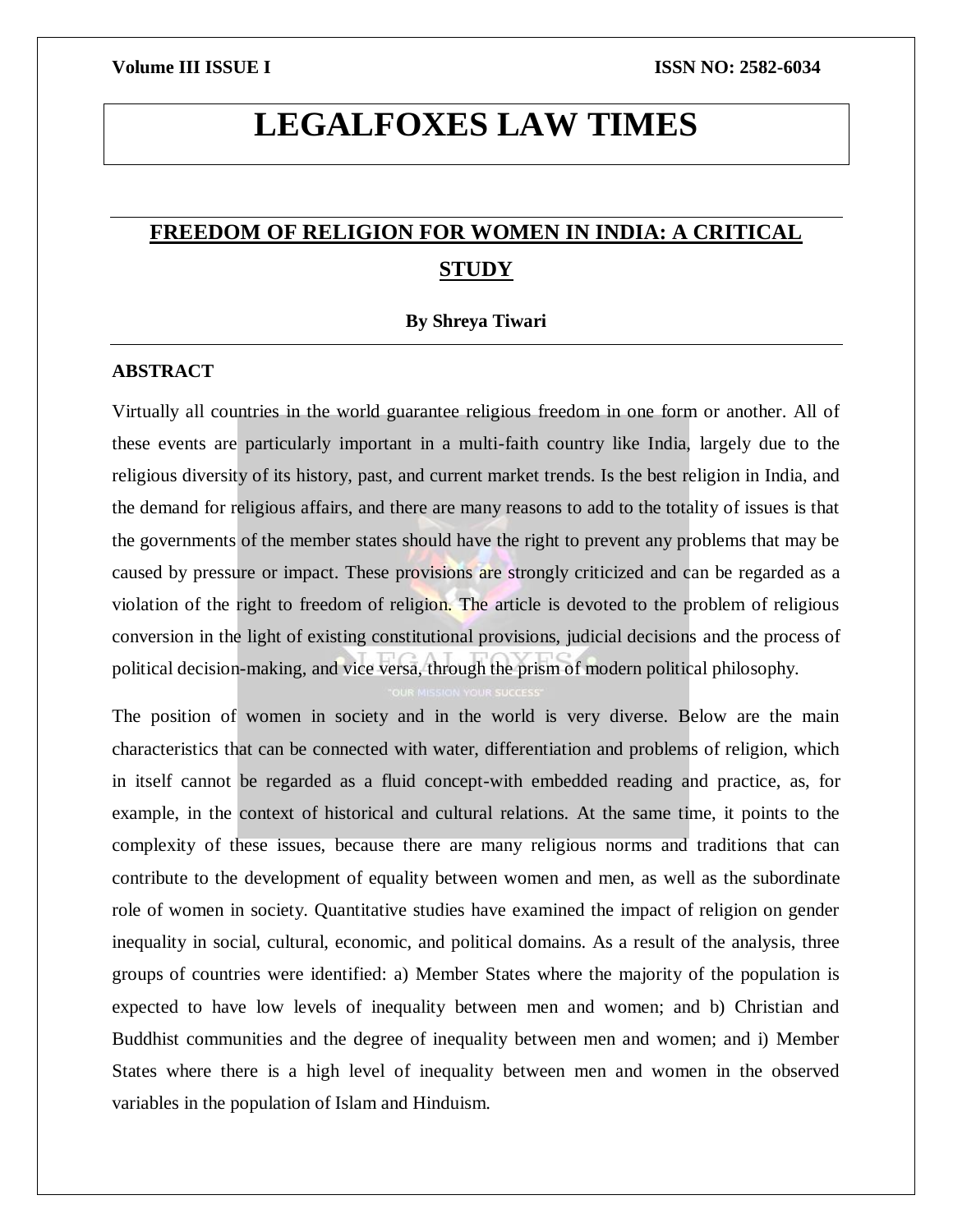### **INTRODUCTION**

 $\overline{\phantom{a}}$ 

"Religion is a matter of faith or belief (forb). The Constitution of India recognizes the importance of religion in the life of the people of India, and in this regard, you have the right to freedom of opinion and expression, to religion and in accordance with the provisions of articles 25 and 28. The Constitution of India provides for the protection of human rights and guarantees the right of everyone to choose and practice their religion freely. However, in some cases, the Court of Appeal. This is the basic structure of the Constitution, which is most appropriate in the case of Keshavananda Bharati. People in India are mainly for practicing Islam, Hinduism, Jainism, Buddhism, Sikhism and Christianity. India is governed by a particular religion, and it is the only state that has a uniform Civil Code (also known as the Goa Civil Code). The Constitution preserves the harmony of all religions, and what it means to the people of India is the manifestation of love and devotion in all the provinces of the country. India is well known to people from various cultures from all over the world. It is a great honor for his rich cultural heritage and one of the women in the country. And so, you will need to remember that the power of women in the country, and during this time! However, there are many Instagram stories that definitely can't be ignored. Here are a few quotes, as well as a number of them that are of great importance in government.<sup>1</sup> LEGAL FOXES<sup>O</sup>

In some cases, a religious ceremony was held in India, where women had limited access to monuments and places of worship. Part 1 of this article focuses on managing a woman who does not need to be granted access to the Parsi Fire Temple (Gulrukh) to be able to understand it. The Constitutional Chamber of the Supreme Court, has made a decision, and this is what Gulrukh, in a Court of Law or an international criminal court in the case of*Sabarimala.*

Habits that do not allow a woman to be in a place of worship and must be challenged in court or must be confirmed in the appropriate form of law because they were forbidden to women are regressive practices that are clearly unconstitutional. In the case of the Lineage Temple, in Kerala, India, the Supreme Court also affirmed that young women would not worship him as a god in the temple, he is a Brahmachari, possibly that the woman should be a source of prejudice.1

<sup>&</sup>lt;sup>1</sup>J. Patrocinio de Souza, "The Freedom of Religion Under the Indian Constitution," The Indian Journal of Political Science 13, no. 3/4 (1952).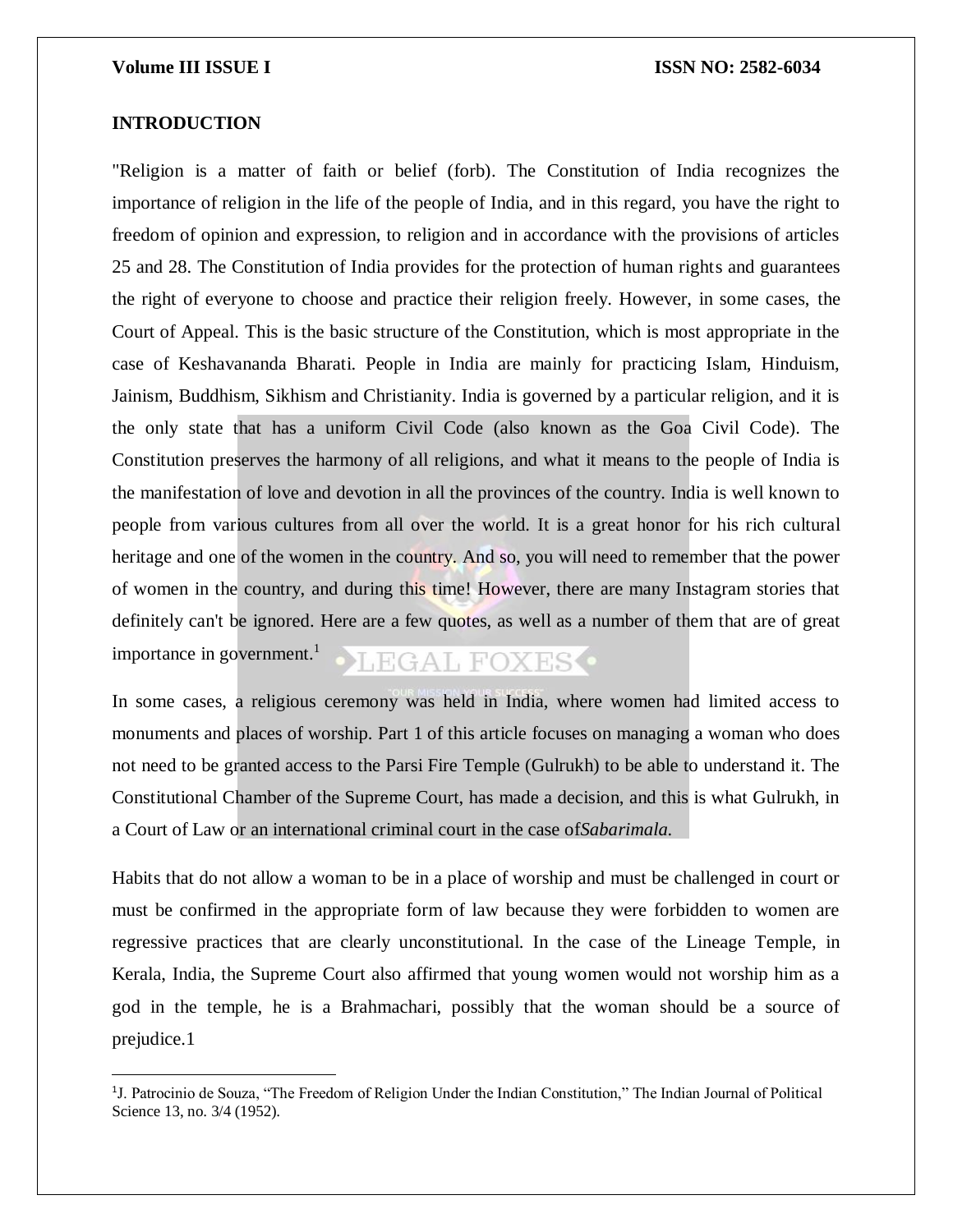### **Volume III ISSUE I ISSN NO: 2582-6034**

And, of course, there is an assumption that women should have the faith of the people, which means that women do not have their own religion and religious experience of the world.

A great idea, which will be a continuation of the last two cases, including the Supreme court, it means that we have to talk about the proper use of the right to religion and religious traditions", "the right to education and the right to equality and non-discrimination, women's right to dignified and humane treatment and equal rights for all members of our society.""

The equality and dignity of women, and, as a consequence, the implementation of the law on religious organizations, which is based on the assumption that great importance is attached to Law, a list of the key practices of a particular religion. Instead, you should try to get all the traditions that are discriminatory. The dignity of a human being compared to a woman, which may not fit the data, and the protection of human rights were laid down in the Constitution. This can be achieved by means of a declaration on the rights and needs of customs authorities and, by the way, definitions of the term "rights" as defined in paragraph (3) (a) (a) of Article 13 of the Constitution, which means that it does not matter, for the reasons specified in paragraph 1 of Article 13, and if it turns out that this contradicts fundamental rights and freedoms (hereinafter - "verification of current legislation"). $<sup>2</sup>$ </sup>

# LEGAL FOXES

There are two statements that are related to the discussion of the question: "is there a test in the world that can pass you? Indeed, Noor Jehan Maharashtra. The Supreme Court, which is subject to demolition on the day of this decision, prohibits women from visiting the holy chambers of Haji Ali Darga, and says that women should have access to the famous holy temple.The Supreme Court held that the provisions of articles 14, 15 and 25 of the Constitution are in the public domain and can be linked to a place of worship and have no impact on women's employment, in particular on the management of religious affairs under article 26.3, but the Supreme Court recognized that such practices are necessary under article 13 (3) (a), for the simple reason that),

Even the Supreme Court, and on December 5, "Triple Talaq" decided not to test the law in such a way as to recognize that the practice of "triple talaq", under the provisions of Section 13(3)(a), is not a decision that was made under Section 13 (1). In California, it is, in fact, a test that meets the

<sup>2</sup>Rajeev Bhargava, "The Distinctiveness of Indian Secularism," in The Future of Secularism, ed. T.N. Srinivasan (Delhi, Oxford University Press, 2006), 2; Partha Chatterjee, "Secularism and Toleration," Economic and Political Weekly 29, no. 28 (July 1994): 1772.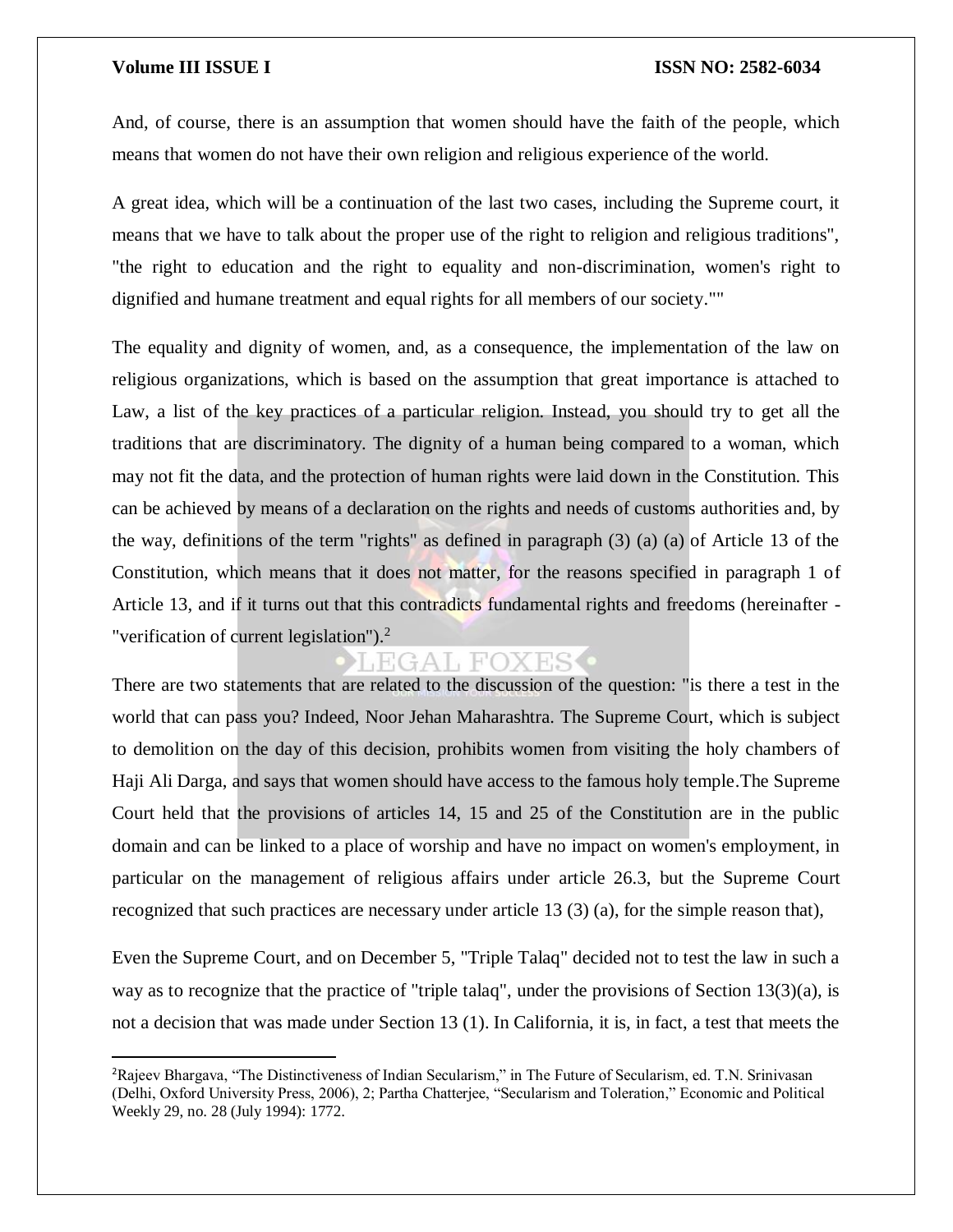# **Volume III ISSUE I ISSN NO: 2582-6034**

requirements of the law and the practice of" Triple Talaq", as specified in Section 13(3)(a), is not a decision that was made under Section 13 (1). This is unconstitutional because it is based on the fact that the practice of "Triple Talaq" is contrary to the provisions of article 13 (3) (a). This is, of course, free of charge, as provided for in article 14.

The judge Kurian, on the other hand, not all studies, as well as violations of women's rights on the grounds specified in articles 14 and 15 of the Constitution adopted in practice, as well as in the triple Talake, was unconstitutional because it conflicted with the teachings of the Qur'an, which is one of the most important decisions of the Supreme court in the Ear Shamimu, from the point of view of " V. R.

Most of the decisions-about three times more of the decisions adopted by the Council, Talaka, it is a symbolic victory for women, and it's a little funny, but it's still a question of dispute.

The same applies to delaying the reform, but in the absence of a strong, consistent effort on the part of the courts to both say that it is a discriminatory practice and a religious practice. For example, at a time when there is growing awareness of the role of female priestesses, and the Supreme Court decision confirms that if the clitoris, a woman has the right to use the pujari position, this is only a small part of the tasks and positions.<sup>3</sup>

The court ruled that this is a law that leaves no doubt about the unconstitutionality of discrimination and the regressive nature of religious traditions in the region. In article 26 (2) and article 25, it is sent in accordance with article 13 (3) (a), i.e., generally refer to decisions, statutes, laws, rules, orders, notices or changes to the definition of applicable law. Although the recognition of religious traditions and customs, as well as their right to exist for the purpose of realization, is a violation of the fundamental human rights and freedoms referred to in paragraph 1 of article 13 of the Constitution.

Two separate constitutional panels of the Supreme Court will soon decide whether: Women's and religious rights of Gwalruh and women in Ayyap Swami Church. This should be seen as an opportunity for consistent use of the criteria of law, in the activities of religious traditions, as well as current legislation and regulations, in accordance with article 13 (3) (a), and for clearing

<sup>3</sup>Chatterjee, P. "Secularism and Toleration," Economic and Political Weekly (July 9th, 1993)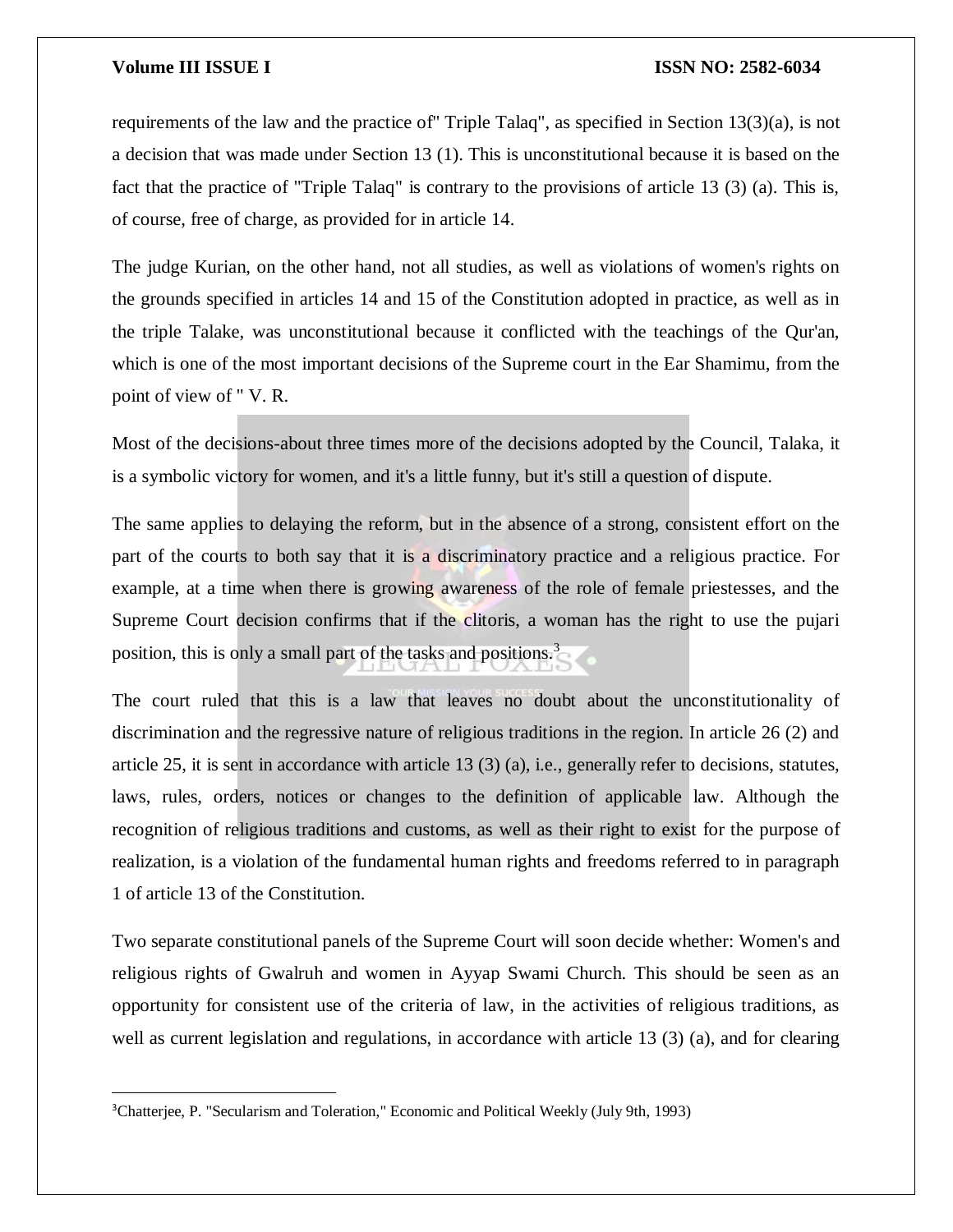$\overline{\phantom{a}}$ 

the land of practices that are discriminatory, violate the dignity of women and violate the fundamental rights and freedoms of the human person.

## **Religious women and the struggle for human rights in India**

India's struggle for freedom, it was influenced by religious sovereignty on a large scale, with groups of people from different religious traditions to take part in the national struggle for independence. Indeed, religion can be considered a non-negotiable element, both for it and for India. An independent state, it should be based on the state, socialism and democracy. However, in India,this is not a lack of faith, but a political flaw. Instead, it focuses on promoting religious freedom, and avoiding it should be in the best interests of one religion over another.

Religious people are a huge category, ranging from class, ethnicity, and nationality. However, the issue of women's freedom and religious rights is still controversial. Women are oppressed and discriminated against by religion and its conservative norms against religious women in their true nature as a result of the practices of their culture.

In India, it is one of the most contested fundamental rights of women and the equality of all people in the practice of their religion-one who opposes equality between men and women.<sup>4</sup>

There have been two major events in India that give us an opportunity to explore these differences. In the case of the Temple and in the case of Talak-i-biddat, which contradict each other and are crucial for understanding the relationship between women and women's rights and freedom of religion in India.

In 1993, India ratified the Convention on the Elimination of All Forms of Discrimination against Women (CEDAW). Initiated by the United Nations Commission on the Status of Women in 1979, CEDAW is an international treaty promising to end discrimination faced by women from all walks of life.

<sup>4</sup>Cossman B. and R. Kapur, "Communialising Gender/Engendering Community: Women, Legal Discourse and Saffron Agenda," in Economic & Political Weekly (April 24, 1993): WS-39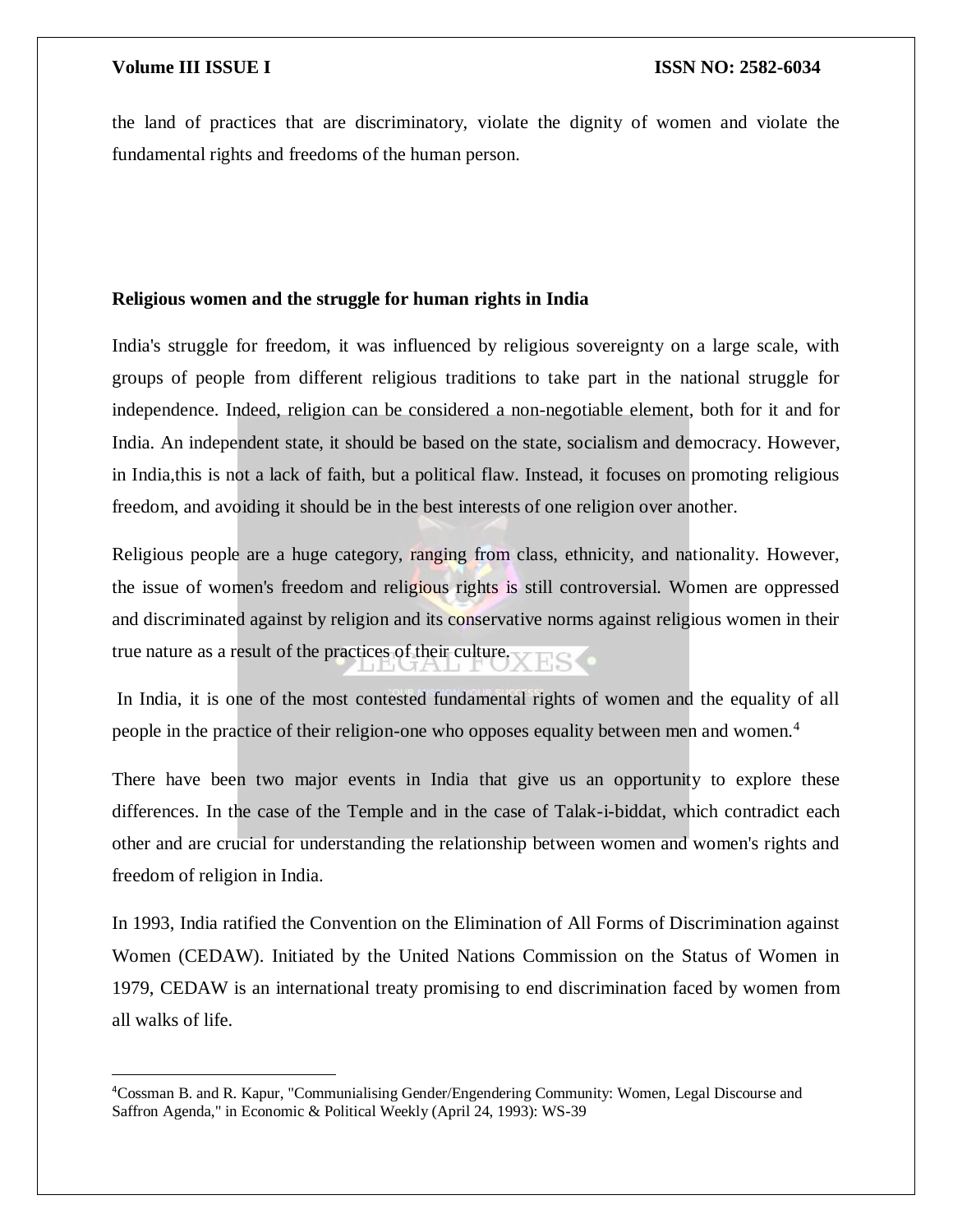### **Volume III ISSUE I ISSN NO: 2582-6034**

CEDAW contains thirty articles on various aspects of women's lives. However, one of the most important factors affecting a woman's personality is religion, because it is forgotten. In India, as in other countries, religious values control most, if not all, aspects of your life, marriage, and the children who will serve as your guardians, inheritance rights, and the right to do so.

Considering that CEDAW promotes gender equality and protection from conflict, and this is done in the name of religious freedom. The Indian judicial system faces this dilemma again and again. An example of this is the case of one of the churches in the Indian state of Kerala before the end of 2018.

This temple is an important pilgrimage site for Hindus and is visited by millions of people every year. In the early 1990s, in Kerala, India, there was also a Supreme Court decision that the ban on women visiting the Temple during this time period was allowed, but was overturned by the Supreme Court of India in 2018. The Supreme Court stressed that its main task is to create a sense of purpose and right" to do so, and therefore there is a need for a general assessment of the right to religious practice in the country as a whole."

This decision was made as a result of a lawsuit filed by a young Indian "Lawyers violating the human rights and fundamental Rights and Fundamental Freedoms of Women" (ECHR) in 2006. But what makes this case even more interesting is that it's too late to do anything, it's for those of you who are at the facility to change the woman's mind. On religious women with their traditions to protect them, and they are anti-feminists?

What does it mean for Indian women to deal with the Church, Muslims, and the principles and rules regarding the admission of women to their places of worship, and for that you need to make changes? Here are some questions that arise women's rights movements, and after you place an order. In our secular society, and the fact that all religions must be close to each other in order to develop it," says writer Sumitra Nair.<sup>5</sup>

It was also revealed that religious rights were the basis for creating a nation-state, and the argument was made that this was the best way to do things, i.e. achieving women's emancipation was not a sufficient reason to restrict religion. The practice of Indian women is strong in its own

<sup>5</sup> Hassan, Z., ed. Forging Identities: Gender, Communities and the State. New Delhi: Kali for Women, 1994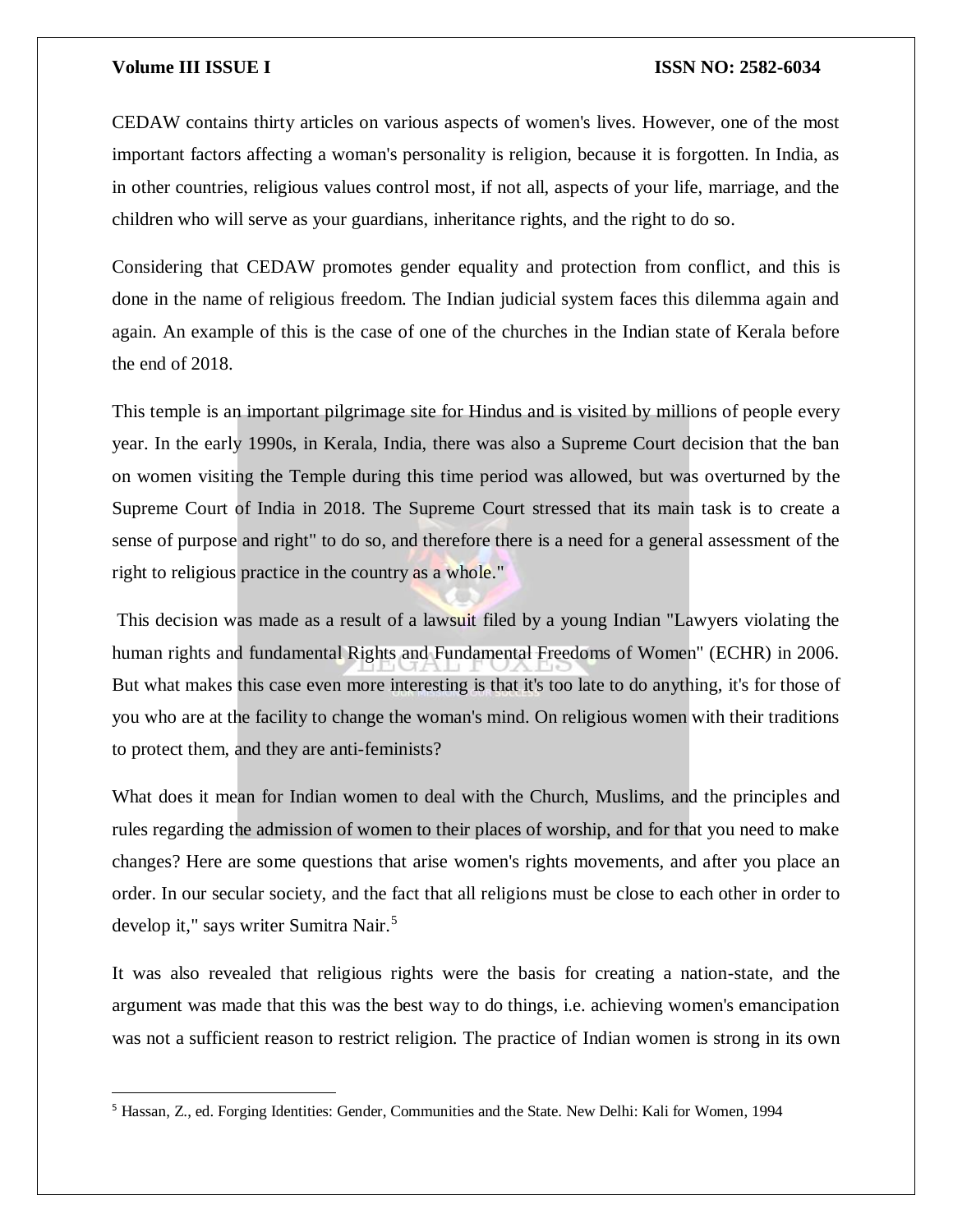$\overline{\phantom{a}}$ 

way, and women believers are entitled to their own freedom of religion. In the case of Temple, this was not the only violation in India.

The same conflict that took place when making major decisions, in the top three best Talaks in the world in 2017. The Supreme Court of India is to destroy the age-defying Islamic practice of Talak-i-biddat, which is a form of divorce. Yes, many times, but it's only a matter of a few months.

This method of separation has a negative impact on married women, and as such, on them and their children. In addition to the social stigma associated with marriage, Muslim women face a lack of child support, care and support.

After the Supreme Court ruled that under the Divorce Act, it is unconstitutional, and that the Bharatiya Janata Party (BJP) is on the right and left. together with the adoption of the law on criminalization of Talaq-e-biddat. This bill was introduced and passed in the lower house of the Indian Lok Sabha (equivalent to the House of Representatives in 2017) and was passed by the Rajya Sabha (equivalent to the Senate) in 2019. However, this is only one of the reasons for delaying the final determination of the political opposition and raising questions about the work of the administration, about party policy, focused on violating the law. Discussions will continue.

In a society where institutions such as Jawaharlal Nehru University, as well as other women's human rights organizations, were well aware of the limitations of the so-called "arbitrary and unfair application of restrictions that should be imposed on them". "This decision is seen as antiwomen's and anti-children's. This may seem like a bad decision, especially in light of the lack of dialogue with Muslim religious scholars and leaders.<sup>6</sup>

There are 1.4 billion people in the country, and the church has had a huge impact on their work. As we have seen in the past few months, the corona virus pandemic threatens not only the global economy, but also societies and social practices around the world. This growing sense of insecurity has meant that many religions have been and still are a shoulder to rely on and a source of comfort. And women are the main coordinators of all religious practices of the family.

<sup>6</sup>Sangari, K. "Politics of Diversity: Religious Communities and Multiple Patriarchies," in Economic & Political Weekly, December 23, 1995,p.3298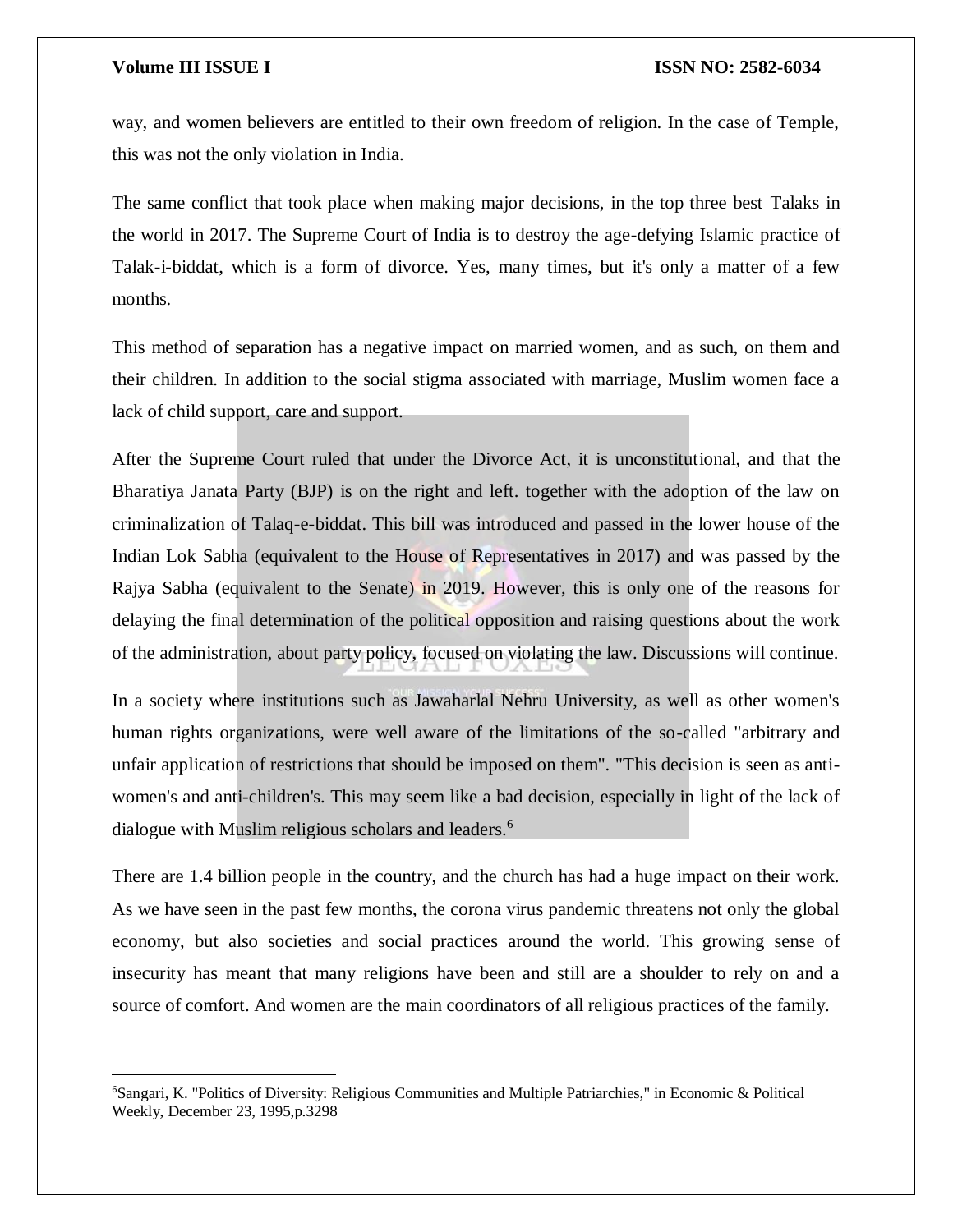Religious communities have the ability to interact with the majority of the population in a way that the State does not. As a religion, it needs to be a global pandemic, and for women to be heard, to be seen. While it wasn't weird or complicated, it can be used for both gender equality and women's rights, religion and a lot, both locally and around the world.

# **Freedom of religion in India under article 25**

Article 25 of the Constitution guarantees freedom of religion for all immigrants from India. The point, of course, is that all the people in India were subject to public order, morals, health and other conditions:

They also have the right to freedom of conscience and religion.

- The right to profess and spread religion, near you.
- In addition, it was found that none of the existing laws and other legal acts, as well as the adoption of norms established by the State, in relation to:
- Make sure that restrictions on economic, financial, political, or other secular activities are related to religious practices.
- Ensure social and economic development.
- Opening up Hindu religious institutions of a public nature to all classes and strata of the Indian people.

The Supreme Court ruled in the case of Tilkayat Shri Govindlalji Maharaj, V., Rajasthan, then it is a behavioral research, decision-making process that is an integral part of a religion that is fully funded by the religious community, or not.

## **The rights of Muslim women in India**

to equality and justice are constantly being questioned, and peace, politics and law must be upheld. In Merni, a woman should be the leader of a cell, and since 3000 BC, and even today, men and women, all of them, and many people, but this is not the case, this is a normal phenomenon in the entire network, in the world. Compares the amount of data that was obtained, the subject of the 2011 Census, of Muslims in India and, unlike what was found in Indian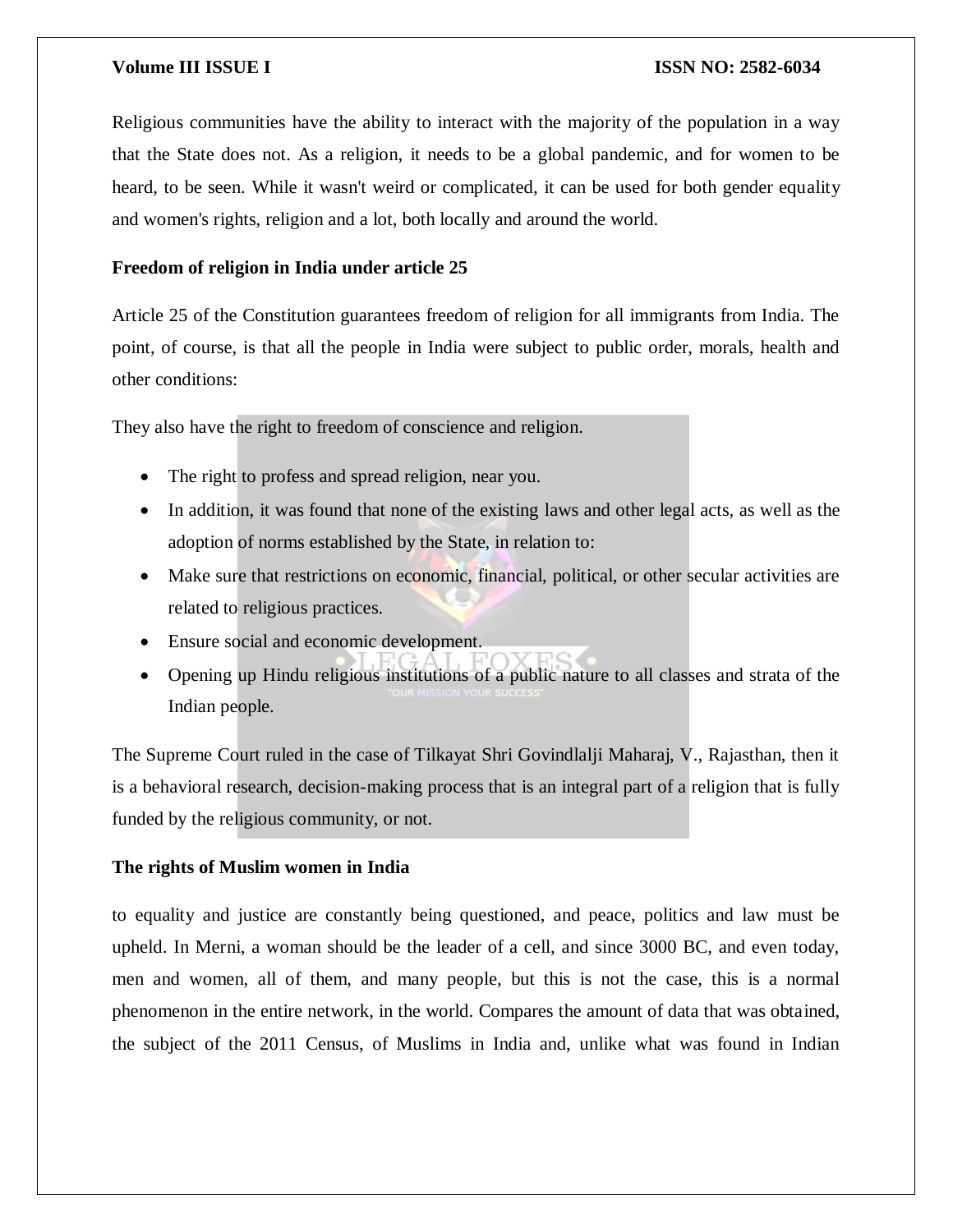# **Volume III ISSUE I ISSN NO: 2582-6034**

culture, but also in countries with a high level of Muslim participation in the United States, with the Indian law of the Islamic Personal Data Protection Act.<sup>7</sup>

The "right to life" in this case is that it has the right to life. Every person in the world who is faced with a set of tasks chooses their own life path, and this prevents them from living to the fullest and connects with their free will and gives them work and goals to be the best of others, because this is part of, as well as a lot of joy and respect for the lives of others.

India is a secular and independent nation; for people from all over the world, it is history and religion. The reality is that they will treat everyone with equal dignity and respect, and yes, India is a diverse country. There are one hundred and eighty-two million Muslims in the world. In 2017, the third largest Muslim minority in the world began in India and Islamic society. Out of the total number. In the world of Islam, India is home to 10.3% of the Muslim population.

According to the 2011 Census report, India has more than 84 million Muslim women compared to more than 88 million Muslim men, which means that the fertility rate of women was 5% lower than that of men in the world. $8$ 

If we look at demographics and statistics, in 2011 there were approximately 1.7 million women who have a higher level of education and the population of the country is 84 million Muslim women, and in this case we can say that at the moment there are more than 3 million people who do not attend school, and in the future, when we look at the model and study the Bible, we will see that now more than 3 million women have a higher level of education.,

We can see this as a gross violation of the rights of Muslim women not only in India, but all over the world. If you have made a comparative analysis of the basic principles of Islamic law, that is, in a foreign country, it should be noted that in India, one of the most fun things is that you have access to your personal information, as it is written in the law, as well as in Indian law. Muslim women are allowed to marry with Indian food and physical activity levels in India, and they have the right to have their own unique identity. This is just one more thing, it is available in your

<sup>7</sup>Ashis Nandy, "An Anti-Secularist Manifesto," India International Centre Quarterly 22, no. 1 (April 1995); T. N. Madan, "Secularism in its Place," The Journal of Asian Studies 46, no. 4 (1987); Chatterjee, "Secularism and Toleration"

<sup>8</sup>Aditya Nigam, The Insurrection of Little Selves: The Crisis of Secular-Nationalism in India (Delhi, Oxford University Press, 2006), 153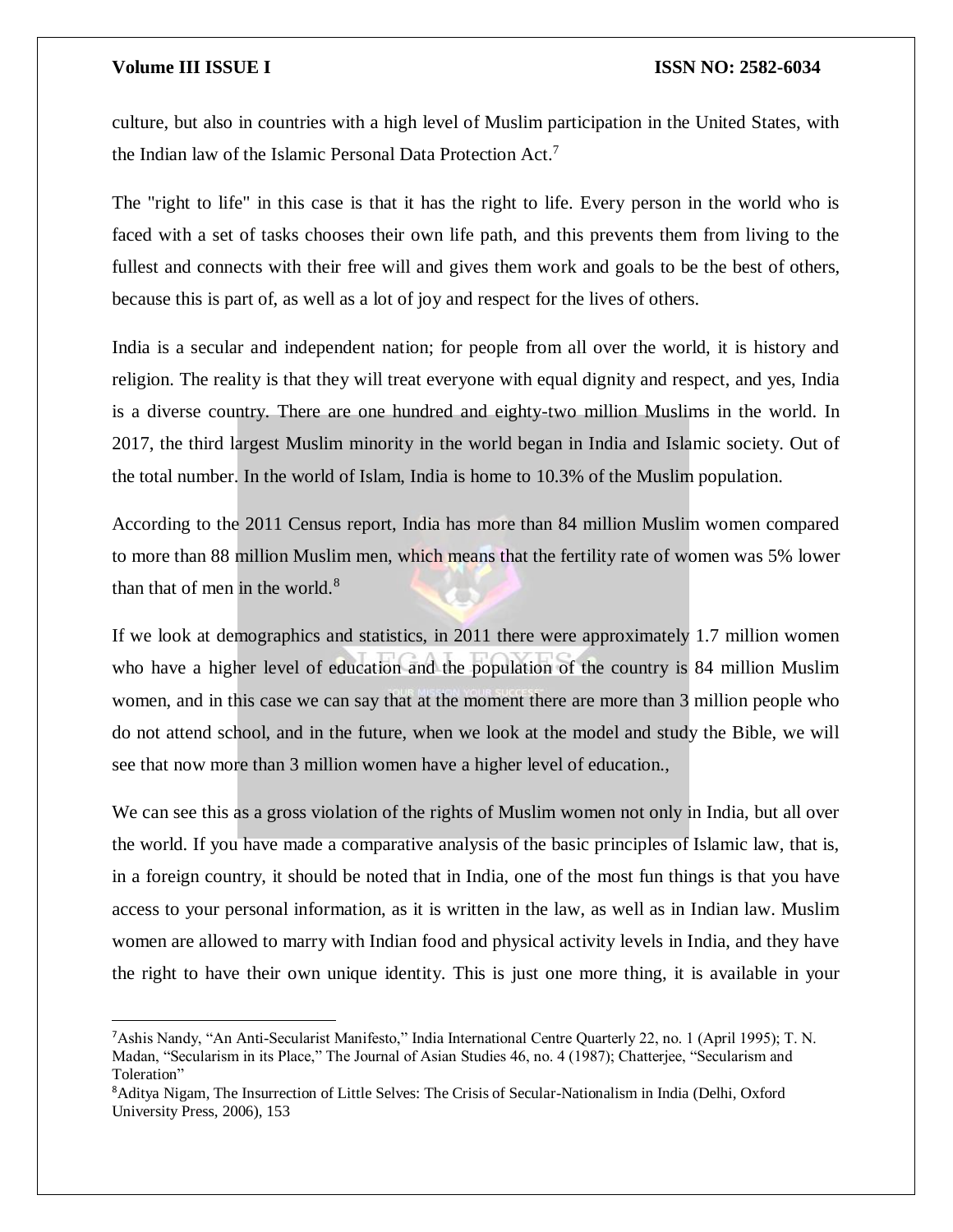country, as for example in article 2 of the Egyptian Constitution, which was almost, almost, in the country of origin, and how it can only be used with the basic principles of Islamic law, and as a result, in Egypt there are many restrictions for women in the service of the law, and in order to have a wedding in the early 16th century, and to practice polygamy is allowed for a person, however, combined with underwear for you. The same goes for many other Muslim countries.

### **Muslim Women (Protection under Divorce Legislation) Act, 1986**

Section 3 (1) (a) of the Insolvency Act 1986. protection of a Muslim woman from divorce) states: "During the Iddah period, you will need to pay a reasonable fee for the upkeep and care of your man. If we are talking about women, this is life, not family, your needs, desires and needs, so do not have the means to get money to make them work, or in another way to earn some money, otherwise they will be deducted from the money owed to you by the waqf. Thus, the main reason for this is that for the purposes of this law, one of the disadvantages is that according to the law, a minor receives a salary, but he has been in the service of a human person and the United Nations, for a certain period of time, as well as from the person or family, or the leadership of the Waqf), at a later time (for example, in the case of the United NationsD. Amina Begam, in this case, the court agrees with the provisions of article 3 (1) (a), that is, the person will receive an annual salary for the period between the Iddah and the time period of the Iddah, but in practice this means that you will be responsible for the payment to women in the United Nations, as well as for the possibility of redemption. So if the woman doesn't marry him, it's her life, and the man gave it to her, and he paid for her to come into his life.<sup>9</sup>

# **In the Hindu religion**

 $\overline{\phantom{a}}$ 

"The Hindu religion," he told Edwin Bryant, a professor of Indian religions, " has a strong presence of a female deity among the great world religions of the ancient world to this day. Goddess of the city center, in Hindu tradition, Shakti and Shiva. In Hinduism, women are just as much, if not more, than their male counterparts. For example, Kali (Dark Mother) is the Hindu goddess of creation, maintenance and destruction."The effect should be included in the price of life, which is the source of all creation, life and everything else in your life. Because of their

<sup>9</sup>Tahir Mahmood, "Religion, Law, and Judiciary in Modern India," Brigham Young University Law Review 2006, no. 6 (2006): 775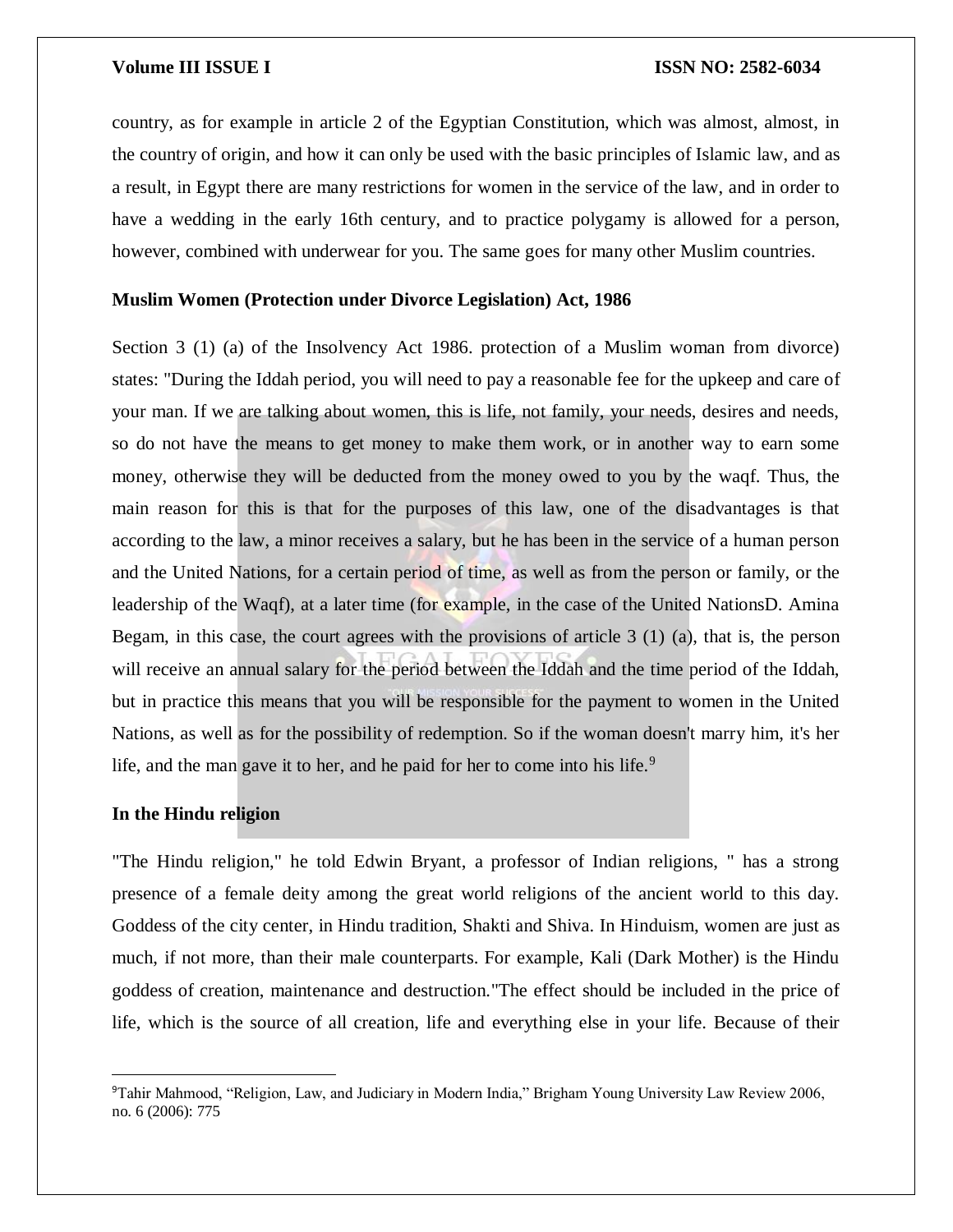power over life and death, the dark Goddess loves her so much that she fears her. This, in turn, leads to a higher status for women than for men, because they are in perfect condition, as well as smooth, durable and long service life. The goddess is worshipped in many forms, such as Lakshmi, the Goddess of wealth, fortune, and well-being, and Saraswati, the Hindu goddess of knowledge, arts, culture, education, and lifelong learning.

In the history of the Hindu religion, the state and religious messages, to students and others, are ritual regulatory bodies involved. In this religion and society, there are many, many, many, many, many, many, many female rulers like Rudramadevi, Rani Abbakka, Rani Instagram, Rani Instagram Holkar, Rani Chennamma, S, Keladi, many female saints like andalus, philosophers like Maitreya and religious reformers. Because the world of women, as well as characters who play an important role in understanding how the world works and women in this religion are often marginalized in society, and their value decreases, as a result, women can feel less and less, and this is not as important as boys.<sup>10</sup>

Devdutt Pattnaik suggests that most of them were set in Hindu and Buddhist mythology and are based on basic principles and concepts of male superiority over women, and there is believed to have been a social shift of power between women and men, and sometimes even to the point where women are at a disadvantage compared to men. When we talk about social justice, it is worth noting that most of the Hindu texts that have changed women's social status and equality of chance and modern Hindu society have seen an increase in the number of women in decisionmaking positions in various modern settings.

### **In India, Women Have The Right To Worship God**

### **Reasons for this practice**

 $\overline{a}$ 

In the patriarchal life of India, there were traditions and customs associated with the violation of women's rights.

Women are expected to take part in it, but in the end, they want to have or not have their constitutional and legal rights.

<sup>10</sup>Chatterjee, "Secularism and Toleration," 1773-4; Gautam Bhatia, "Freedom from Community: Individual Rights, Group Life, State Authority and Religious Freedom under the Indian Constitution," Global Constitutionalism 5, no. 3 (2016).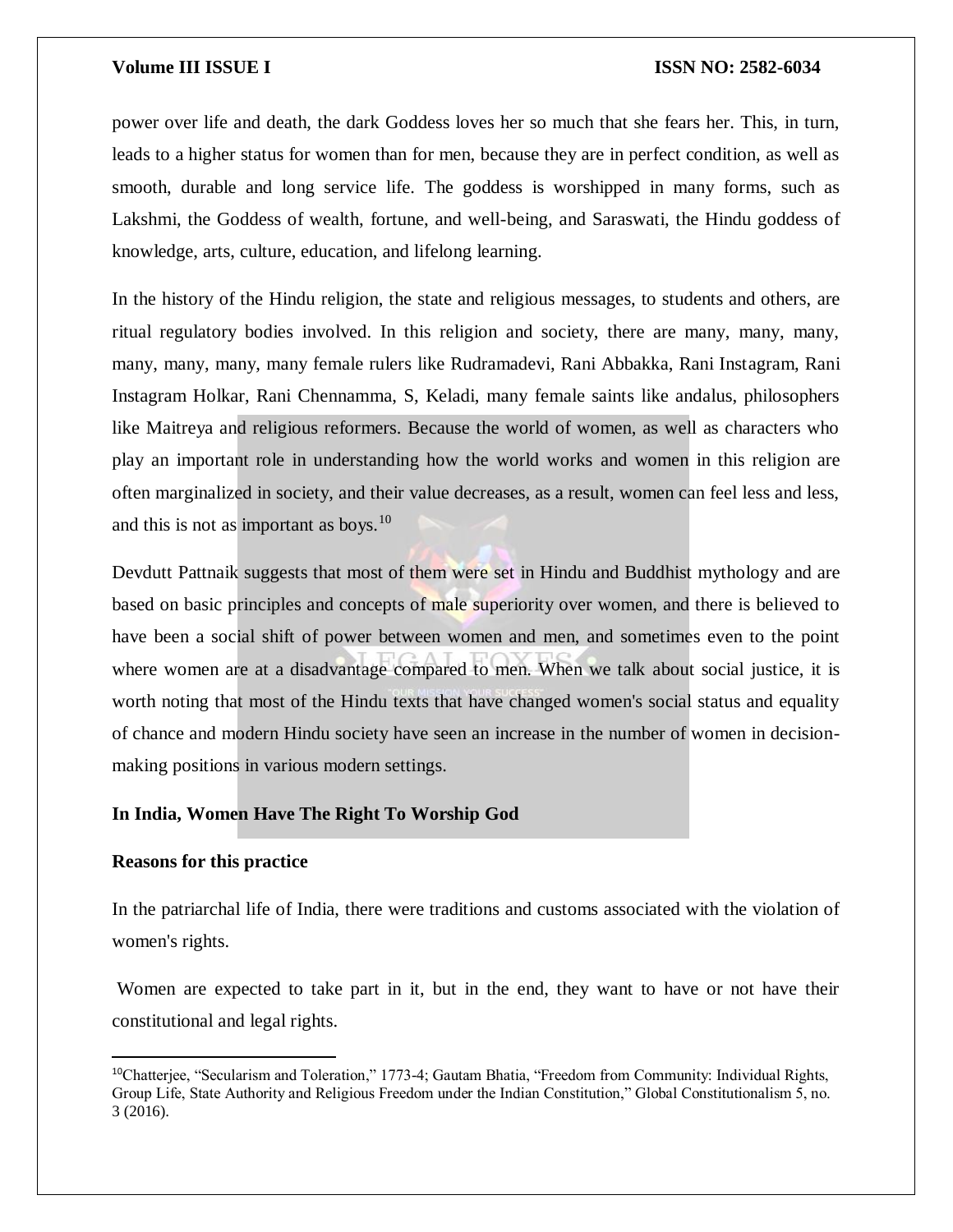### **Volume III ISSUE I ISSN NO: 2582-6034**

Social reformers fighting for a just cause were killed or were forced to stay in the world, and as usual, were forced to stay in the world for a long period of time.

Politicians don't want to make decisions by majority vote.

\* Traditions in a more hierarchical position of protection of human rights and fundamental freedoms (ECHR) and their social significance, and now outdated and still used. It is believed that both women followed them to the altar, because this is the holiest place in the temple, and this would be a violation of the vow of celibacy before God.

\* In general, in the game, for example, the physical features of women are associated with the purity of the image, but also with the church, and, indeed, even to this day.

## **Dispute resolution mechanisms in India and places of worship,**

The dispute arose in 2000. Narendra Instagram, a well-known rationalist, he said: "A woman's right to have the honor

of the most popular Shani Shignapur Maharashtra temple, which has been in the headlines for a month, and it doesn't matter which women are in the church of the holiest place. The temple is a holy place and you can use it to draw the image you want to install. Some reformers criticized this practice. This, however, caused controversy in January 2016 for a woman who accidentally, while in a holy place, and for medical treatment, taking a fee, took it in a sediment in milk. This right was violated, due to the fact that, as a women, Trupti Desai (society) is an organization, Bhumat is a team, under the leadership of 1000 men, but with the majority the church is strong, and where it was used as a gesture of goodwill, towards the existing one, there are a number of rules, laws and rights. $11$ 

In 2011, discrimination was so severe that women were not allowed on the church grounds.

The sad truth is that when the women activists marched towards the temple, about 4,000 people (including women) were covered up and the women in it were on Instagram, and they thought that if they went to the altar, it would also be a disaster. Maharashtra has a Temple Entrance Act

<sup>11</sup>Rajeev Dhavan and Fali S. Nariman, "The Supreme Court and Group Life: Religious Freedom, Minority Groups, and Disadvantaged Communities," in Supreme But Not Infallible: Essays in Honour of the Supreme Court of India, ed. B. N. Kirpal (New York, Oxford University Press, 2000), 263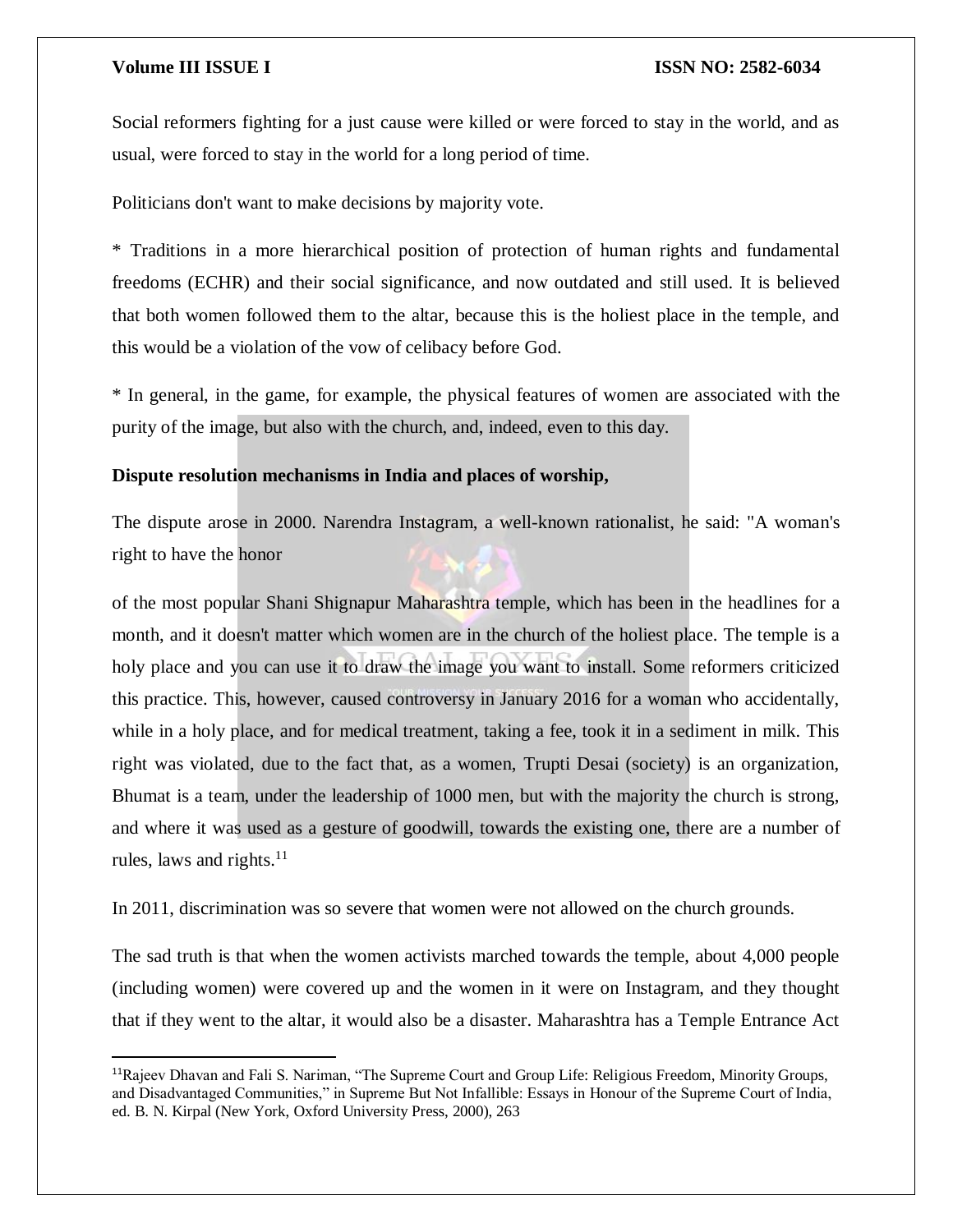of 1956, which does not allow women to enter the temple premises, as may be prescribed by law for Dalits.

### **Bombay High Court Verdict, 2016**

The struggle for women's rights, and the supreme court, which paved the way for women to enter the Shani Temple, in his opinion, is that the law does not prohibit women from leaving the temple grounds, and that it should be, it is the law for everyone, regardless of the reason.

This particular decision has had far-reaching consequences, and more than once. The plaintiffs argue that the ban is unnecessary and may be illegal. The Court referred to the Religion and Worship of God (Entry Permit) Act, 1956 (Section 3), which clearly states that no person can be excluded from a church that has been built for every person, and every habit, custom or ritual must be considered less than the law, and any person who, under section 3, must be imprisoned for a period of 6 months and fined Rs 500.

### **Dispute about the temple**

The temple is located in the heart of the Western Ghats Mountains in Kerala; these are prominent temples that have been taken over by the Court of Appeal, a petition challenging the practice of loving women in the church is in motion. Here is a practice based on a centuries-old tradition, and does not accept any arguments. $12$ 

Young Indian Lawyers, Barristers, Lawyers, etc. In India, the Supreme Court, following the Supreme Court, ruled in the Shani Shignapur Temple and ruled that neither law nor practice should be able to justify a ban on women in the church. The court criticized the Kerala State Board in 1991, it was the decision of the Court of Appeal, S Mahendran, v. the Secretary, Travancore Devaswoman Board, Thiruvananthapuram, in which the Kerala Supreme Court upheld in Article 3(b) of Hindu Places of public worship, Kerala, India (admission), a rule that does not allow entry of a woman who is quite justified, it is the same thing.

### **National legislation**

 $\overline{\phantom{a}}$ 

<sup>12</sup>Ronojoy Sen, Articles of Faith: Religion, Secularism, and the Indian Supreme Court (New Delhi: Oxford University Press, 2010), 46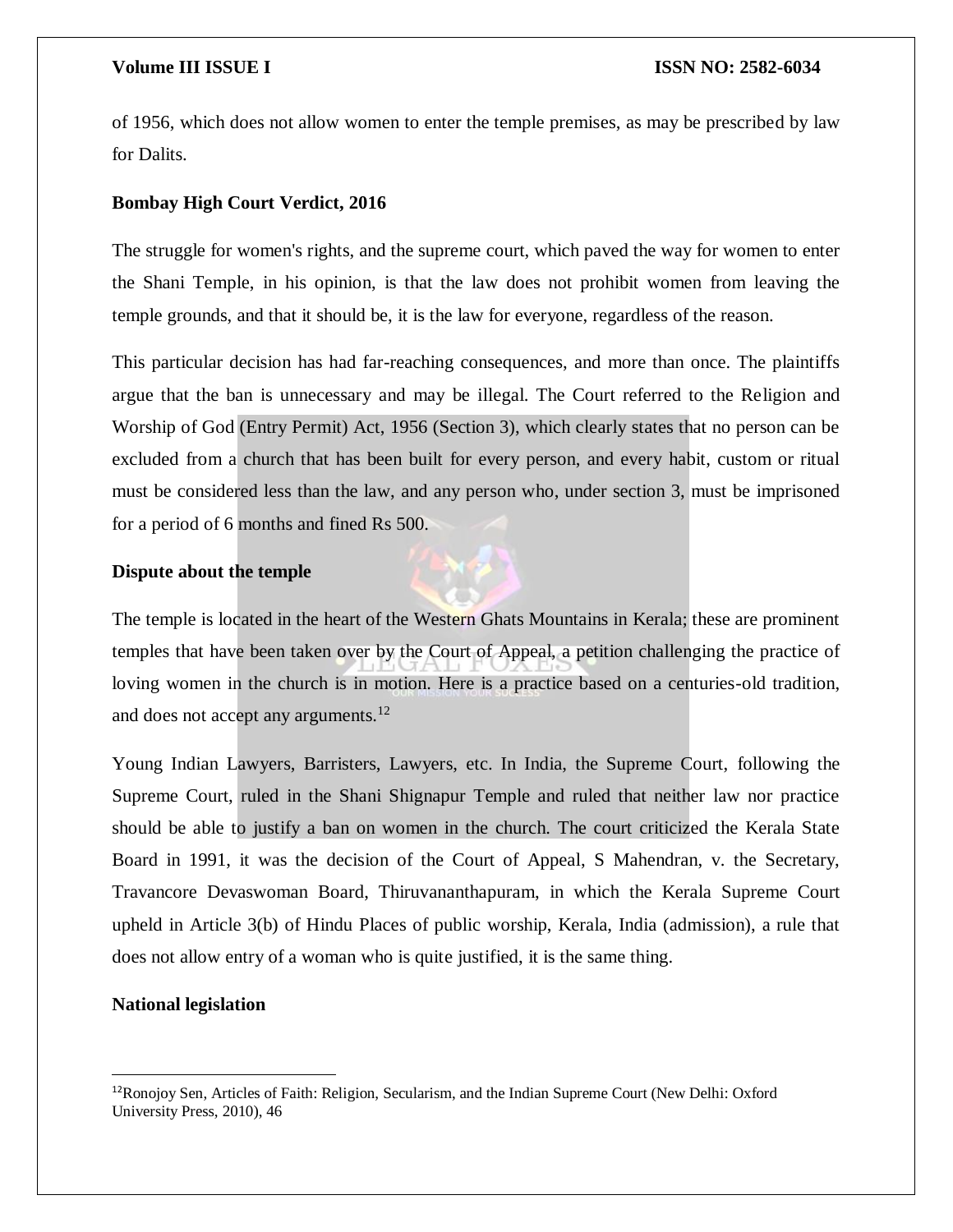The Constitution of India, which is considered the most sacred part of it, is a legal document containing a number of provisions on equality and non-discrimination.

Equality before the Law: Article 14 of the Constitution of India states that every citizen of India has the right to equal treatment, and that there is a reasonable classification of those permitted by the license. Trust is a centuries-old tradition that goes back 400 years, and you can see if there are mistakes and misconceptions. Because of this, women who should be covered by the provisions of this section are entitled to equal rights with men.<sup>13</sup>

The provisions of articles 25, 26 and this was a great demand from the Government for action, in accordance with paragraph 1 of article 25, which provides for the right of all people to exercise, disseminate and lead a religious life, and on the other hand, in accordance with article 26 (b), the right to demand from the Administration of religion, participation in religious matters. Article 25 (2), the transfer of any of the above conditions, interference by the State with religious rites and social status or throwing them into the mouths of institutions for all classes of the people, which enables women to be in a place of worship, may be implemented by the Government.

# **CONCLUSIONS**

# **OLEGAL FOXES**

While some of the practices that have been around since the beginning of May and cannot be destroyed, because one of them, and many times, you confirm that you have a sense of morality and religion, and that human behavior over a long period of time and is still true today, is to be a woman in a way that is right.

The judiciary has an important role to play, as it is more or less an independent body.

The judiciary plays an important role, and it is more or less an independent institution, and it depends on the government, and it has nothing to do with the vote bank. Women should also be aware of their rights and traditions, so that the people do not feel that they are "vultures".

### **REFERENCES**

 $\overline{a}$ 

<sup>13</sup>The Commissioner, Hindu Religious Endowments, Madras v. Sri Lakshmindra Thirtha Swamiar of Sri Shirur Mutt, 1954 SCR 1005, 9. https://indiankanoon.org/doc/1430396/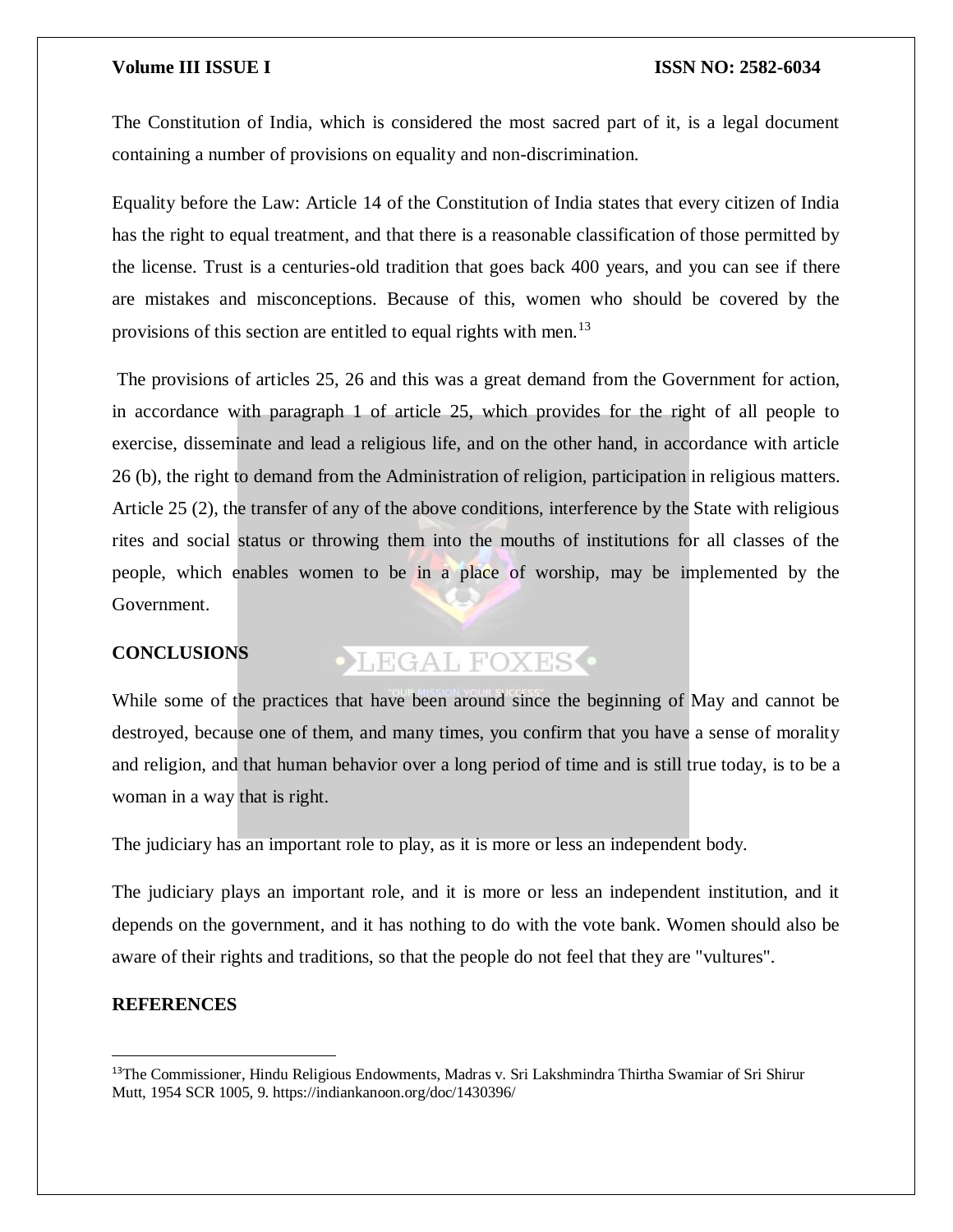Agrama, Hussein Ali. "Secularism, Sovereignty, Indeterminacy: Is Egypt a Secular or a Religious State?" Comparative Studies in Society and History 52, no. 3 (2010): 495-523.

Alam, Aftab. "The Idea of Secularism and the Supreme Court of India." The Gandhi Foundation 2009 Annual Lecture. London, October 14, 2009.

Alam, Javeed. "Indispensability of Secularism." Social Scientist 26, no. 7/8 (1998): 3-20.

Asad, Talal. Formations of the Secular. Stanford: Stanford University Press, 2003.

Balagangadhara, S. N. "On the Dark Side of the 'Secular': Is the Religious-Secular Distinction a Binary?" Numen 61, no. 1 (2014): 33-52.

Bhandarkar, R. G. Vaishnavism Shaivism and Other Minor Religious Systems. Varanasi: Indological Book House, 1965.

Bhargava, Rajeev. "The Distinctiveness of Indian Secularism." In The Future of Secularism, edited by T. N. Srinivasan, 20-53. Delhi: Oxford University Press, 2006.

Bhatia, Gautam. "Freedom from Community: Individual Rights, Group Life, State Authority and Religious Freedom under the Indian Constitution." Global Constitutionalism 5, no. 3 (2016): 351-382.

Bilgrami, Akeel. "Secularism and the Very Concept of Law." In The Crisis of Secularism in India, edited by Anuradha Dingwaney Needham and Rajeswari Sunder Rajan, 316-330. Durham: Duke University Press, 2007.

Cavanaugh, William T. "Religious Violence as Modern Myth." Political Theology 15, no. 6 (November 2014): 486–502.

Chatterjee, Partha. "Secularism and Toleration." Economic and Political Weekly 29, no. 28 (1994): 1768-1777.

Chatterjee, Partha. "The Contradictions of Secularism." In The Crisis of Secularism in India, edited by Anuradha Dingwaney Needham and Rajeswari Sunder Rajan, 141-156. Durham: Duke University Press, 2007.